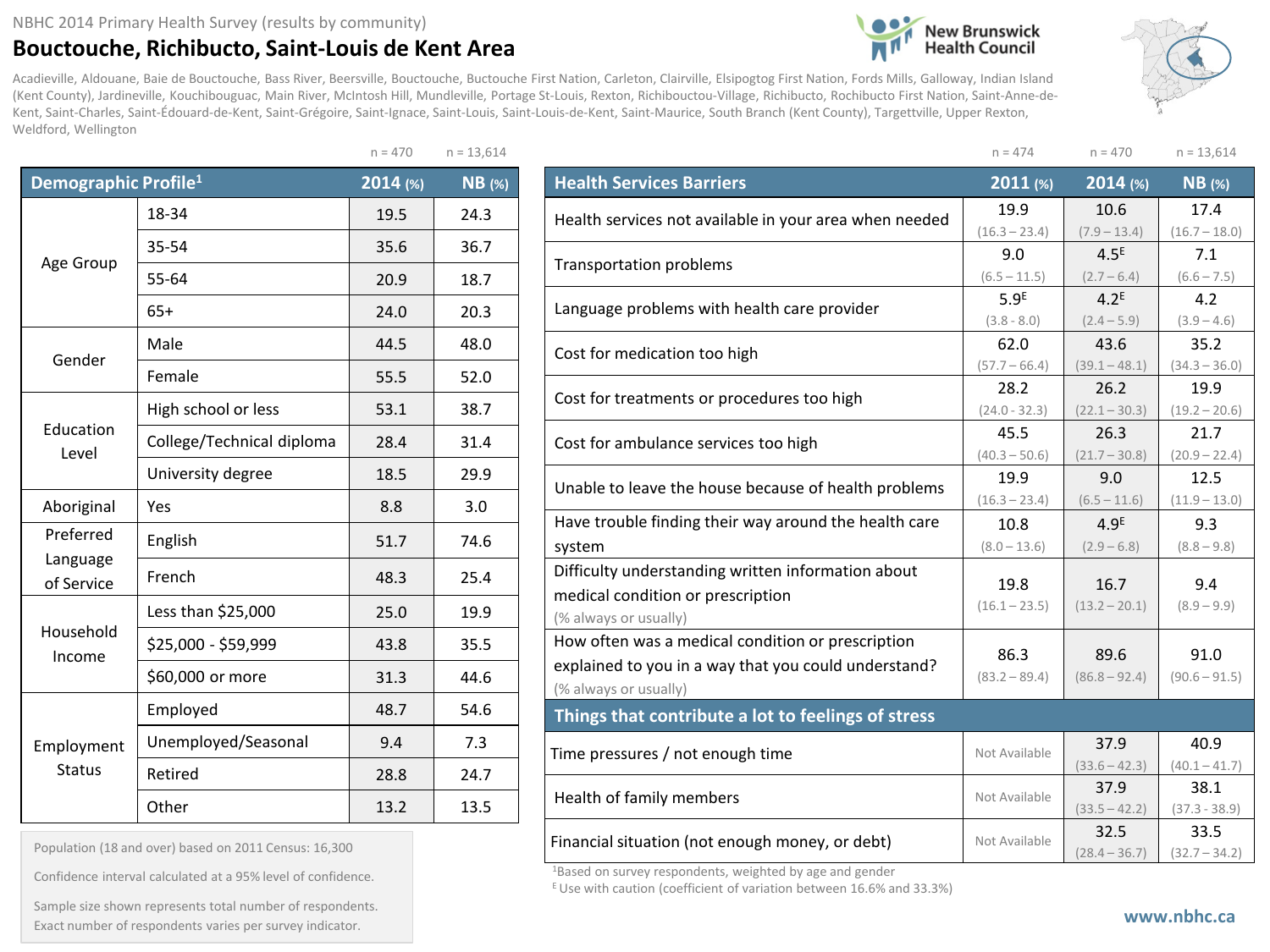## **Bouctouche, Richibucto, Saint-Louis de Kent Area**

 $\uparrow$  = Higher than 2011 results

 $\blacklozenge$  = Lower than 2011 results

| $n = 474$ | $n = 470$ | $n = 470$ | $n = 13,614$ |
|-----------|-----------|-----------|--------------|

 $(60.8 - 62.4)$ 

 $(26.2 - 27.7)$ 

 $(11.3 - 12.4)$ 

|                                                                             | $n = 474$                                                 | $n = 470$                                           | $n = 13,614$            |                                                                                                                                                     | $n = 474$               | $n = 470$               | $n = 470$    | $n = 13,614$            |
|-----------------------------------------------------------------------------|-----------------------------------------------------------|-----------------------------------------------------|-------------------------|-----------------------------------------------------------------------------------------------------------------------------------------------------|-------------------------|-------------------------|--------------|-------------------------|
| <b>Health Profile</b>                                                       | $2011$ (%)                                                | 2014 (%)                                            | $NB$ (%)                | <b>Chronic Health</b>                                                                                                                               | $2011$ (%)              | $2014$ (%)              | $2014^2$ (#) | $NB$ (%)                |
| <b>Self-rated Health</b> (% very good or excellent)                         | 43.7                                                      | 47.7                                                | 50.5                    | Conditions <sup>1</sup>                                                                                                                             |                         |                         |              |                         |
| Self-rated mental or emotional health                                       | $(39.2 - 48.2)$                                           | $(43.3 - 52.2)$                                     | $(49.6 - 51.3)$         | One or more chronic                                                                                                                                 | 64.4                    | 61.3                    | 9,997        | 61.6                    |
|                                                                             | Not Available                                             | 57.3                                                | 65.4<br>$(64.6 - 66.2)$ | health conditions <sup>3</sup>                                                                                                                      | $(60.0 - 68.8)$         | $(57.0 - 65.7)$         |              | $(60.8 - 62.4)$         |
| (% very good or excellent)<br>"My health largely depends on how well I take | 49.9                                                      | $(52.9 - 61.7)$                                     |                         | High blood pressure                                                                                                                                 | 24.5                    | 28.8                    | 4,687        | 27.0                    |
| care of myself" (% strongly agree)                                          | $(45.4 - 54.4)$                                           | 51.4<br>$(46.9 - 55.9)$                             | 55.2<br>$(54.4 - 56.0)$ |                                                                                                                                                     | $(20.6 - 28.3)$<br>11.5 | $(24.7 - 32.8)$<br>16.8 |              | $(26.2 - 27.7)$<br>14.9 |
| Number of prescription medications taken on a                               |                                                           |                                                     |                         | Depression                                                                                                                                          | $(8.7 - 14.3)$          | $(13.5 - 20.1)$         | 2,741        | $(14.3 - 15.5)$         |
| regular basis $3$ (% 6 or more)                                             | 14.0<br>$(10.4 - 17.6)$                                   | 14.9<br>$(11.1 - 18.7)$                             | 15.2<br>$(14.5 - 15.9)$ |                                                                                                                                                     | 19.5                    | 16.1                    |              | 17.4                    |
| Discuss regularly with a health professional on                             |                                                           |                                                     |                         | Arthritis                                                                                                                                           | $(16.0 - 23.0)$         | $(12.8 - 19.4)$         | 2,623        | $(16.8 - 18.0)$         |
| improving health or preventing illness                                      | 31.4                                                      | 26.8                                                | 25.4                    |                                                                                                                                                     | 18.2                    | 16.0                    |              | 16.4                    |
| (% always or usually)                                                       | $(27.1 - 35.7)$                                           | $(22.8 - 30.8)$                                     | $(24.7 - 26.1)$         | Gastric Reflux (GERD)                                                                                                                               | $(14.7 - 21.6)$         | $(12.7 - 19.3)$         | 2,607        | $(15.8 - 17.0)$         |
| How long have you been seeing the same family                               | 76.8                                                      | 73.5                                                | 73.0                    | Chronic pain                                                                                                                                        | 18.5                    | 13.4                    | 2,187        | 14.0                    |
| doctor? (% 5 years or more)                                                 | $(73.0 - 80.6)$                                           | $(69.5 - 77.4)$                                     | $(72.2 - 73.7)$         |                                                                                                                                                     | $(15.0 - 21.9)$         | $(10.4 - 16.5)$         |              | $(13.5 - 14.6)$         |
| Are you limited in doing activities because of a                            |                                                           |                                                     |                         | Cancer                                                                                                                                              | 5.9 <sup>E</sup>        | 10.2                    | 1,671        | 8.3                     |
| physical or mental condition, or a health                                   | Not                                                       | 21.7                                                | 22.1                    |                                                                                                                                                     | $(3.8 - 8.0)$           | $(7.5 - 13.0)$          |              | $(7.8 - 8.7)$           |
| problem? (% yes)                                                            | Available<br>$(18.0 - 25.3)$<br>$(21.4 - 22.8)$<br>Asthma |                                                     | 11.9<br>$(9.0 - 14.8)$  | 8.9                                                                                                                                                 | 1,455                   | 11.8<br>$(11.3 - 12.4)$ |              |                         |
| <b>Memory Loss</b>                                                          |                                                           |                                                     |                         |                                                                                                                                                     | 8.8                     | $(6.4 - 11.5)$<br>8.7   |              | 10.7                    |
|                                                                             |                                                           |                                                     |                         | <b>Diabetes</b>                                                                                                                                     | $(6.2 - 11.3)$          | $(6.2 - 11.2)$          | 1,420        | $(10.1 - 11.2)$         |
| Someone in household has a memory problem                                   | Not<br>Available                                          | 9.4<br>$(6.8 - 12.0)$                               | 9,9<br>$(9.4 - 10.4)$   |                                                                                                                                                     | 7.7                     | 7.3                     |              | 8.3                     |
|                                                                             | Not                                                       | 2.7 <sup>E</sup>                                    | 3.9                     | Heart disease                                                                                                                                       | $(5.3 - 10.0)$          | $(5.0 - 9.6)$           | 1,184        | $(7.9 - 8.8)$           |
| that interferes with day to day function                                    | Available                                                 | $(1.2 - 4.1)$                                       | $(3.6 - 4.2)$           | Stroke                                                                                                                                              | F                       | 3.8 <sup>E</sup>        | 614          | 2.5                     |
| <b>Health Behaviours</b>                                                    |                                                           |                                                     |                         |                                                                                                                                                     |                         | $(2.1 - 5.5)$           |              | $(2.2 - 2.8)$           |
| Eating fruits and vegetables                                                |                                                           | 44.7                                                | 50.4                    | Mood disorder other                                                                                                                                 | F                       | 3.0 <sup>E</sup>        | 482          | 3.0                     |
| (% 5 portions or more a day)                                                | Not Available                                             | $(40.2 - 49.1)$                                     | $(49.5 - 51.2)$         | than depression                                                                                                                                     |                         | $(1.4 - 4.5)$           |              | $(2.7 - 3.2)$           |
| Moderate or vigorous physical activity                                      |                                                           | 45.8                                                | 49.0                    | Emphysema or COPD                                                                                                                                   | F.                      | F.                      | 304          | 3.0                     |
| (% at least 2 1/2 hours a week)                                             | Not Available                                             | $(41.3 - 50.2)$                                     | $(48.1 - 49.8)$         |                                                                                                                                                     |                         |                         |              | $(2.7 - 3.3)$           |
| Current smoker                                                              |                                                           | 16.9                                                | 19.2                    |                                                                                                                                                     |                         |                         |              |                         |
| (% daily or occasional)                                                     |                                                           | Not Available<br>$(18.5 - 19.8)$<br>$(13.6 - 20.3)$ |                         | Confidence interval calculated at a 95% level of confidence.<br>Symbols $\uparrow$ and $\downarrow$ indicate a statistically significant difference |                         |                         |              |                         |
| Unhealthy weight                                                            | Not Available                                             | 33.4                                                | 30.8                    | at the 95% level of confidence.                                                                                                                     |                         |                         |              |                         |
| (% obese)                                                                   |                                                           | $(29.1 - 37.6)$                                     | $(30.0 - 31.6)$         | Sample size shown represents total number of respondents.                                                                                           |                         |                         |              |                         |
|                                                                             |                                                           |                                                     |                         |                                                                                                                                                     |                         |                         |              |                         |

<sup>1</sup> Self-reported based on survey respondents

<sup>2</sup> Estimated number of citizens who have the selected chronic health condition

<sup>3</sup> Among the twelve chronic health conditions listed in table located at the right of this page.

 $E$  Use with caution (coefficient of variation between 16.6% and 33.3%)

F Too unreliable to be published (coefficient of variation greater than 33.3%)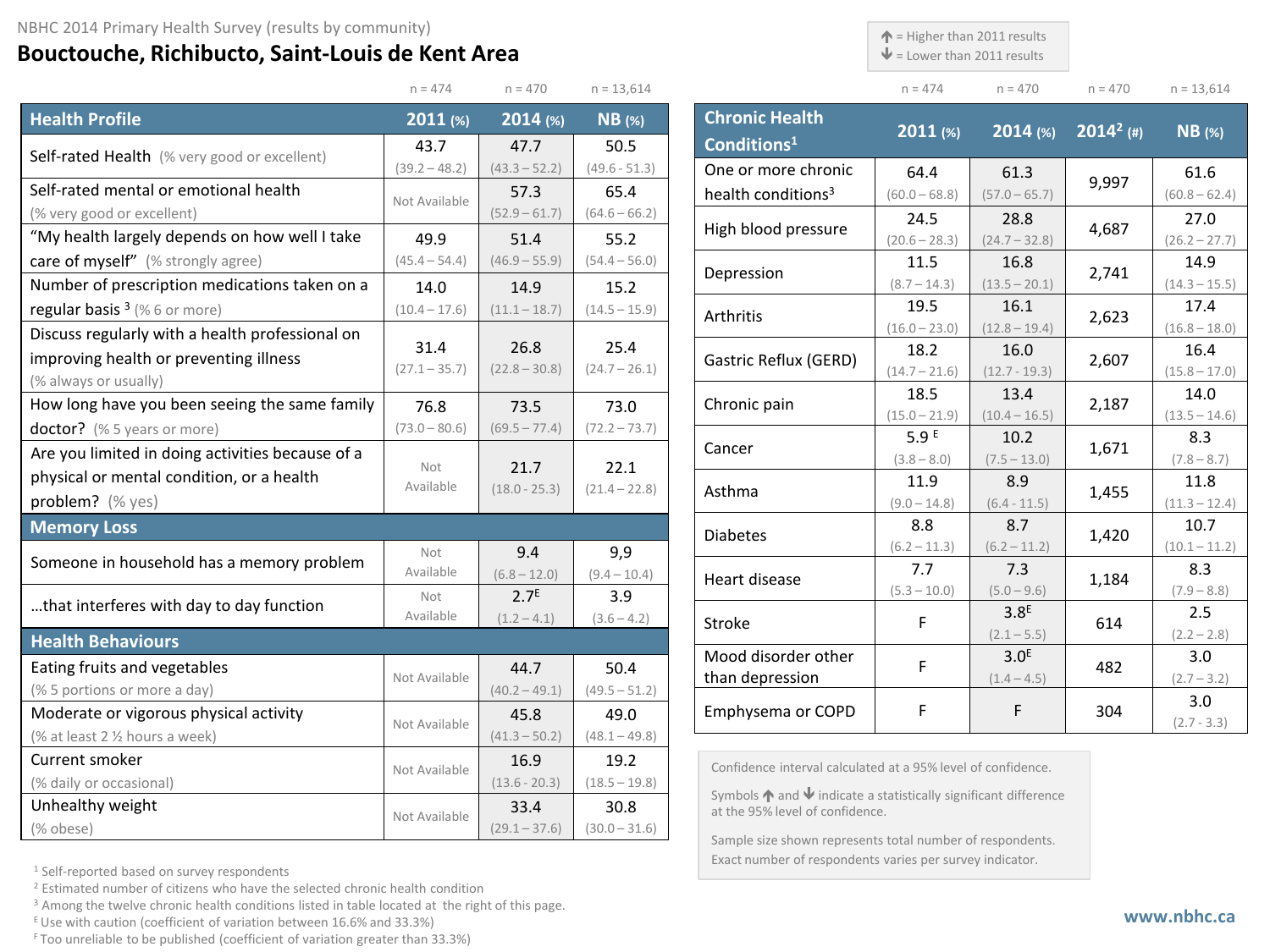|                        | NBHC 2014 Primary Health Survey (results by community)<br>Bouctouche, Richibucto, Saint-Louis de Kent Area |                                                                                                                                                                                           |                             | $B =$ Better than 2011 results<br>$W =$ Worse than 2011 results |                         |                              |                         |                         |  |
|------------------------|------------------------------------------------------------------------------------------------------------|-------------------------------------------------------------------------------------------------------------------------------------------------------------------------------------------|-----------------------------|-----------------------------------------------------------------|-------------------------|------------------------------|-------------------------|-------------------------|--|
|                        |                                                                                                            |                                                                                                                                                                                           |                             |                                                                 | $n = 474$               | $n = 470$                    | 1 to 33                 | $n=13,614$              |  |
|                        |                                                                                                            | <b>Primary Health Indicator</b>                                                                                                                                                           |                             |                                                                 | 2011                    | 2014                         | Rank $^2$               | <b>NB</b>               |  |
|                        |                                                                                                            | <b>Accessibility</b><br>The ability of patients/clients to obtain care/service at the right place and the right time, based on respective needs, in the official language of their choice |                             |                                                                 |                         |                              |                         |                         |  |
|                        | $A-1$                                                                                                      | Has a personal family doctor (% yes)                                                                                                                                                      |                             |                                                                 | 95.7<br>$(93.9 - 97.5)$ | 97.0<br>$(95.5 - 98.5)$      | 5                       | 92.1<br>$(91.7 - 92.5)$ |  |
|                        | $A-2$                                                                                                      | <b>Calling family doctor's office during regular practice hours</b> (% very easy or somewhat easy)                                                                                        |                             |                                                                 |                         | 82.1<br>$(78.6 - 85.6)$      | 11                      | 78.3<br>$(77.6 - 79.0)$ |  |
| Personal Family Doctor | $A-3$                                                                                                      | Family doctor has extended office hours (after 5pm or on weekends) (% yes)                                                                                                                |                             |                                                                 | Not available           | 12.4<br>$(9.4 - 15.4)$       | 24                      | 16.2<br>$(15.6 - 16.8)$ |  |
|                        | $A - 4$                                                                                                    | Family doctor has an <b>after-hour arrangement</b> when office is closed $(\%$ yes)                                                                                                       |                             |                                                                 | 16.1<br>$(12.7 - 19.5)$ | 11.4<br>$(8.6 - 14.2)$       | 27                      | 18.2<br>$(17.5 - 18.9)$ |  |
|                        |                                                                                                            |                                                                                                                                                                                           | (% on same day or next day) |                                                                 | 27.1<br>$(23.0 - 31.2)$ | 24.1<br>$(20.1 - 28.1)$      | 25                      | 30.1<br>$(29.3 - 30.9)$ |  |
|                        | $A-5$                                                                                                      | How quickly appointment can be made with family doctor<br>(% within 5 days)                                                                                                               |                             | 53.4<br>$(48.6 - 58.1)$                                         | 56.4<br>$(51.8 - 61.0)$ | 13                           | 60.3<br>$(59.4 - 61.2)$ |                         |  |
|                        | $A-6$                                                                                                      | Nurse working with family doctor who is regularly involved in health care $(\%$ yes)                                                                                                      |                             |                                                                 | 20.7<br>$(17.0 - 24.3)$ | 15.3<br>$(12.0 - 18.5)$      | 32                      | 27.5<br>$(26.7 - 28.3)$ |  |
|                        | $A-7$                                                                                                      | Has access to a <b>primary health team<sup>3</sup></b> (% yes)                                                                                                                            |                             |                                                                 |                         | 20.4<br>$(16.8 - 24.0)$      | 30                      | 28.5<br>$(27.8 - 29.2)$ |  |
|                        | $A-8$                                                                                                      | Wait time at the hospital emergency department (% less than 4 hours)                                                                                                                      |                             |                                                                 | 85.2<br>$(80.9 - 89.5)$ | 89.2<br>$(85.1 - 93.3)$      | 4                       | 73.9<br>$(72.7 - 75.1)$ |  |
|                        | $A-9$                                                                                                      | How often citizens received the health care service they needed in the                                                                                                                    |                             | English $4$                                                     | 87.6<br>$(83.3 - 91.9)$ | 83.6<br>$(78.6 - 88.6)$      |                         | 95.2<br>$(94.8 - 95.6)$ |  |
|                        |                                                                                                            | official language of their choice<br>(% who always received service in language of preference)                                                                                            |                             | French <sup>4</sup>                                             | 81.0<br>$(75.4 - 86.6)$ | 67.5<br>w<br>$(60.9 - 74.1)$ |                         | 72.6<br>$(71.0 - 74.2)$ |  |
|                        |                                                                                                            |                                                                                                                                                                                           |                             |                                                                 |                         |                              |                         |                         |  |

 $2$  Indicator rank across 33 communities, from best (1) to worst (33)

<sup>3</sup> Primary health team: Has access to a family doctor and has access to either a nurse practitioner or a nurse or other health professionals at their family doctor's office<br><sup>4</sup> Preferred language of service as indicated by respondent in the survey

 $\frac{1}{2}$  Use with caution (coefficient of variation between 16.7% and 33.3%)

<sup>F</sup> Too unreliable to be published (coefficient of variation greater than 33.3%)

Confidence interval calculated at a 95% level of confidence.

Symbols **B** and **W** indicate a statistically significant difference at the 95% level of confidence.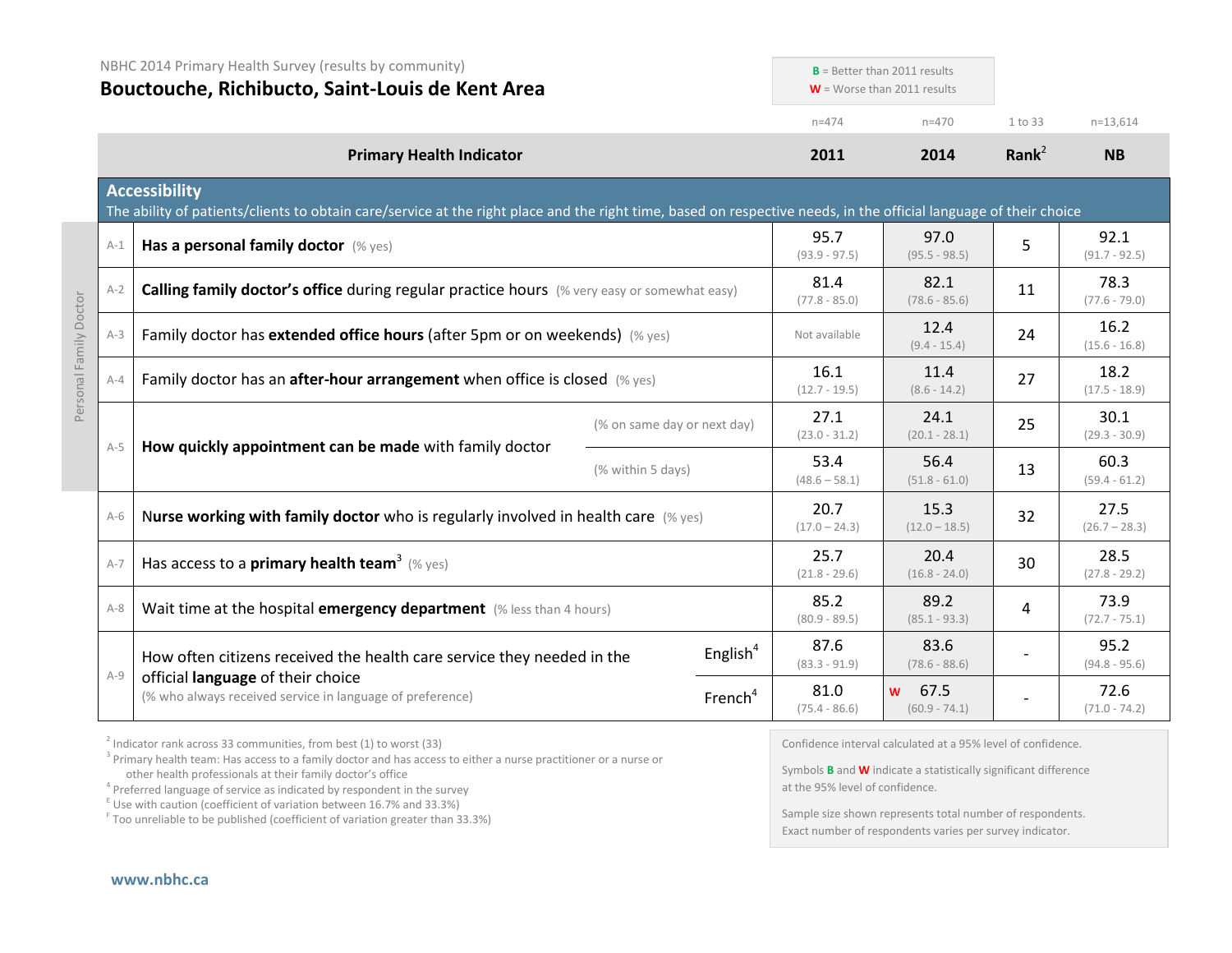|               | NBHC 2014 Primary Health Survey (results by community)<br>Bouctouche, Richibucto, Saint-Louis de Kent Area                                                                                                                                                                                                                                                                                                                |                              | $B =$ Better than 2011 results<br>$W =$ Worse than 2011 results                                                                                                                  |           |                            |  |
|---------------|---------------------------------------------------------------------------------------------------------------------------------------------------------------------------------------------------------------------------------------------------------------------------------------------------------------------------------------------------------------------------------------------------------------------------|------------------------------|----------------------------------------------------------------------------------------------------------------------------------------------------------------------------------|-----------|----------------------------|--|
|               |                                                                                                                                                                                                                                                                                                                                                                                                                           | $n = 474$                    | $n = 470$                                                                                                                                                                        | 1 to 33   | $n=13,614$                 |  |
|               | <b>Primary Health Indicator</b>                                                                                                                                                                                                                                                                                                                                                                                           | 2011                         | 2014                                                                                                                                                                             | Rank $^2$ | <b>NB</b>                  |  |
|               | <b>Appropriateness</b><br>Care/service provided is relevant to the patients'/clients' needs and based on established standards                                                                                                                                                                                                                                                                                            |                              |                                                                                                                                                                                  |           |                            |  |
| $Q-1$         | Adults 65 and over who received their flu shot in the last year $(\%$ yes)                                                                                                                                                                                                                                                                                                                                                | Not available                | 62.2<br>$(55.3 - 69.1)$                                                                                                                                                          | 28        | 70.6<br>$(69.2 - 72.0)$    |  |
| $Q-2$         | Adults with one or more of four select chronic health conditions <sup>5</sup> who had<br><b>measurements for blood pressure</b> in the past 12 months (% yes)                                                                                                                                                                                                                                                             | 90.1<br>$(85.8 - 94.5)$      | 91.2<br>$(87.3 - 95.1)$                                                                                                                                                          | 21        | 91.3<br>$(90.6 - 92.0)$    |  |
| $Q-3$         | Adults with one or more of four select chronic health conditions <sup>5</sup> who had<br>measurements for cholesterol in the past 12 months (% yes)                                                                                                                                                                                                                                                                       | 81.9<br>$(76.2 - 87.5)$      | 80.0<br>$(74.5 - 85.5)$                                                                                                                                                          | 9         | 76.3<br>$(75.2 - 77.4)$    |  |
| $Q-4$         | Adults with one or more of four select chronic health conditions <sup>5</sup> who had<br><b>measurements for blood sugar in the past 12 months</b> (% yes)                                                                                                                                                                                                                                                                | 73.8<br>$(67.4 - 80.3)$      | 75.8<br>$(69.9 - 81.7)$                                                                                                                                                          | 16        | 73.9<br>$(72.8 - 75.0)$    |  |
| $Q-5$         | Adults with one or more of four select chronic health conditions <sup>5</sup> who had<br><b>measurements for body weight</b> in the past 12 months $(\%$ yes)                                                                                                                                                                                                                                                             | 59.1<br>$(52.0 - 66.2)$      | 53.7<br>$(46.9 - 60.5)$                                                                                                                                                          | 26        | 59.3<br>$(58.0 - 60.6)$    |  |
| $Q-6$         | How often family doctor helps citizens coordinate the care from other health care<br>providers and places (% always)                                                                                                                                                                                                                                                                                                      | 72.3<br>$(67.4 - 77.2)$      | 65.7<br>$(60.3 - 71.7)$                                                                                                                                                          | 28        | 70.7<br>$(69.7 - 71.7)$    |  |
|               | <b>Effectiveness</b><br>Care/service, intervention or action achieves the desired results                                                                                                                                                                                                                                                                                                                                 |                              |                                                                                                                                                                                  |           |                            |  |
| $Q-7$         | Citizens with a chronic health condition <sup>7</sup> who are confident in controlling and managing<br>their health condition (% very confident)                                                                                                                                                                                                                                                                          | 31.6<br>$(26.7 - 36.6)$      | 37.8<br>$(32.6 - 43.0)$                                                                                                                                                          | 27        | 42.2<br>$(41.2 - 43.2)$    |  |
| <b>Safety</b> | Potential risks of an intervention or the environment are avoided or minimized                                                                                                                                                                                                                                                                                                                                            |                              |                                                                                                                                                                                  |           |                            |  |
| $O-8$         | Citizens with a chronic health condition <sup>7</sup> who know what each of their prescribed<br><b>medications do</b> (% strongly agree)                                                                                                                                                                                                                                                                                  | 34.1<br>$(28.6 - 39.6)$      | 43.5<br>$(37.8 - 49.2)$                                                                                                                                                          | 21        | 47.7<br>$(46.6 - 48.8)$    |  |
| $Q-9$         | Was harmed due to a medical error or mistake as a result of health care services<br>received in the last 12 months (excluding hospital stay) (% yes)                                                                                                                                                                                                                                                                      | $2.8^{E,6}$<br>$(1.3 - 4.4)$ | $3.1^{E,6}$<br>$(1.6 - 4.6)$                                                                                                                                                     |           | $2.7^{6}$<br>$(2.4 - 3.0)$ |  |
|               | $2$ Indicator rank across 33 communities, from best (1) to worst (33)<br><sup>5</sup> Self-reported by respondent: Diabetes, heart disease, stroke or high blood pressure<br><sup>6</sup> For this type of indicator, a "better" result is achieved when the indicator has a "lower" value<br><sup>7</sup> Self-reported by respondent: Arthritis, asthma, cancer, chronic pain, depression, diabetes, emphysema or COPD, |                              | Confidence interval calculated at a 95% level of confidence.<br>Symbols <b>B</b> and <b>W</b> indicate a statistically significant difference<br>at the 95% level of confidence. |           |                            |  |

gastric reflux (GERD), heart disease, high blood pressure or hypertension, mood disorder other than depression, or stroke E Use with caution (coefficient of variation between 16.7% and 33.3%)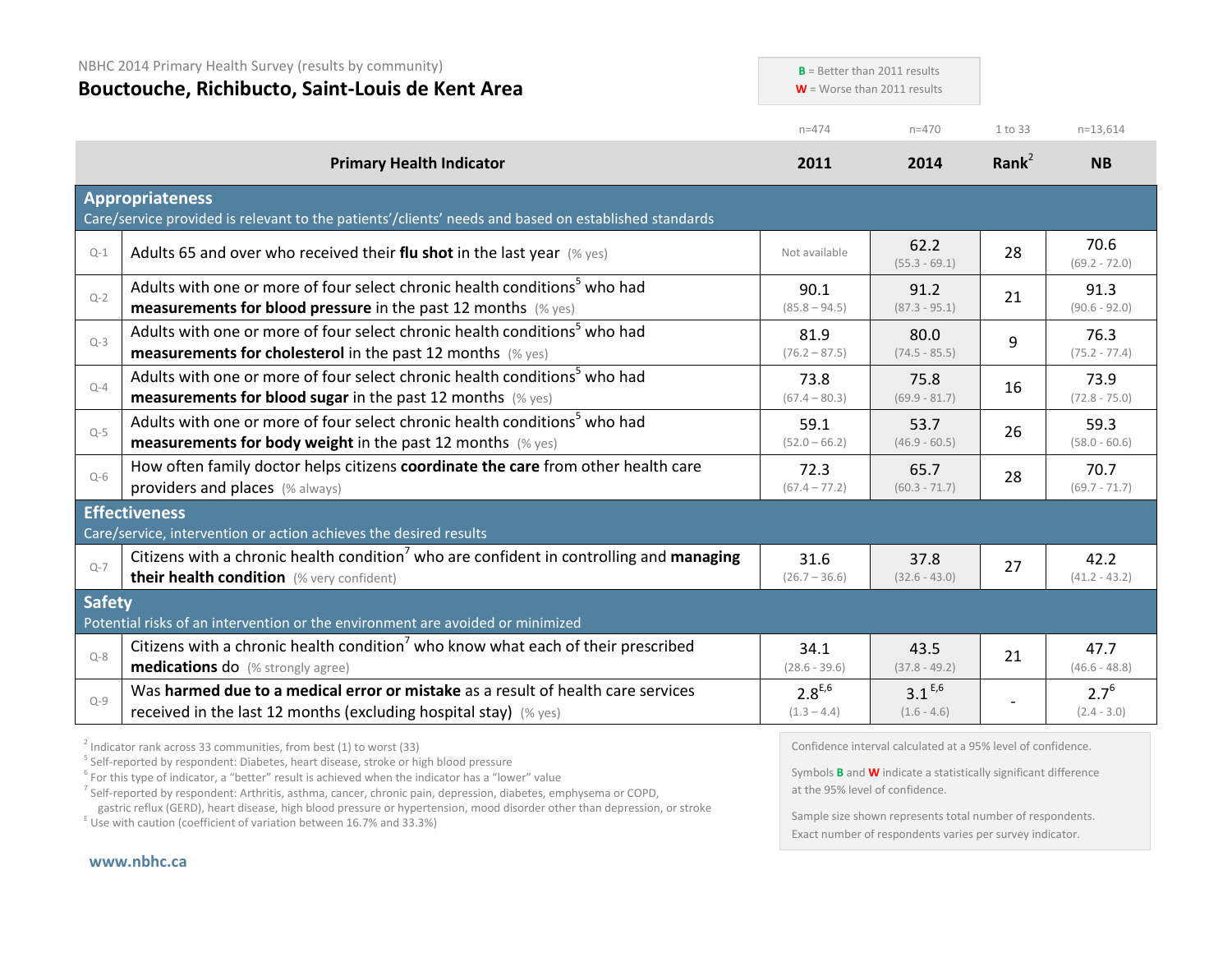| NBHC 2014 Primary Health Survey (results by community)<br>Bouctouche, Richibucto, Saint-Louis de Kent Area |                                                                                                                            | $B =$ Better than 2011 results<br>$W =$ Worse than 2011 results |                                   |                   |                               |
|------------------------------------------------------------------------------------------------------------|----------------------------------------------------------------------------------------------------------------------------|-----------------------------------------------------------------|-----------------------------------|-------------------|-------------------------------|
|                                                                                                            |                                                                                                                            | $n = 474$                                                       | $n = 470$                         | 1 to 33           | $n=13,614$                    |
|                                                                                                            | <b>Primary Health Indicator</b>                                                                                            | 2011                                                            | 2014                              | Rank <sup>2</sup> | <b>NB</b>                     |
|                                                                                                            | <b>Efficiency</b><br>Achieving the desired results with the most cost-effective use of resources                           |                                                                 |                                   |                   |                               |
| $Q - 10$                                                                                                   | Model of care used most often when sick or in need of care from a health professional<br>(% hospital emergency department) | $25.7^{6}$<br>$(21.7 - 29.7)$                                   | $24.7^{6}$<br>$(20.8 - 28.6)$     | 30                | $11.5^{6}$<br>$(11.0 - 12.0)$ |
| $Q-11$                                                                                                     | Has used Tele-Care or other telephone information lines in the last 12 months $(\%$ yes)                                   | 6.6 <sup>E</sup><br>$(4.4 - 8.8)$                               | 3.1 <sup>E</sup><br>$(1.6 - 4.6)$ | 33                | 7.4<br>$(7.0 - 7.8)$          |
|                                                                                                            | Use of services<br>Using primary health services in the last 12 months                                                     |                                                                 |                                   |                   |                               |
| $U-1$                                                                                                      | Visited a personal family doctor (% yes)                                                                                   | 84.7<br>$(81.5 - 87.9)$                                         | 89.2<br>$(86.4 - 92.0)$           | 4                 | 80.3<br>$(79.6 - 81.0)$       |
| $U-2$                                                                                                      | Visited a hospital emergency department (% yes)                                                                            | 56.5<br>$(52.0 - 61.0)$                                         | 48.6<br>$(44.1 - 53.1)$           | 13                | 41.3<br>$(40.5 - 42.1)$       |
| $U-3$                                                                                                      | Visited a specialist (% yes)                                                                                               | Not available                                                   | 60.8<br>$(56.5 - 65.1)$           | $\overline{7}$    | 56.4<br>$(55.6 - 57.2)$       |
| $U-4$                                                                                                      | Visited an after-hours clinic or a walk-in clinic (% yes)                                                                  | 14.5<br>$(11.3 - 17.7)$                                         | 20.5<br>$(16.9 - 24.1)$           | 17                | 24.3<br>$(23.6 - 25.0)$       |
| $U-5$                                                                                                      | Visited an alternative practitioner (% yes)                                                                                | Not available                                                   | 31.7<br>$(27.6 - 35.8)$           | 5                 | 25.2<br>$(24.5 - 25.9)$       |
| $U-6$                                                                                                      | Visited a community health centre (% yes)                                                                                  | 12.1<br>$(9.2 - 15.0)$                                          | 10.2<br>$(7.5 - 12.9)$            | 10                | 6.9<br>$(6.5 - 7.3)$          |
| $U-7$                                                                                                      | Used ambulance services (% yes)                                                                                            | 5.6 <sup>E</sup><br>$(3.5 - 7.7)$                               | $5.1^E$<br>$(3.1 - 7.1)$          | 20                | 5.7<br>$(5.3 - 6.1)$          |
| $U-8$                                                                                                      | Visited a nurse practitioner (% yes)                                                                                       | 4.0 <sup>E</sup><br>$(2.2 - 5.8)$                               | 6.7 <sup>E</sup><br>$(4.5 - 8.9)$ | 20                | 7.7<br>$(7.3 - 8.1)$          |
| $U-9$                                                                                                      | Visited a health professional at a private clinic (% yes)                                                                  | Not available                                                   | 19.9<br>$(16.3 - 23.5)$           | 28                | 23.7<br>$(23.0 - 24.4)$       |

 $2$  Indicator rank across 33 communities. Under "efficiency" the rank is from best (1) to worst (33). Under "use of services" the rank is from highest (1) to lowest (33).

<sup>6</sup> For this type of indicator, a "better" result is achieved when the indicator has a "lower" value  $E$ <sup>E</sup> Use with caution (coefficient of variation between 16.7% and 33.3%)

Confidence interval calculated at a 95% level of confidence.

Symbols **B** and **W** indicate a statistically significant difference at the 95% level of confidence.